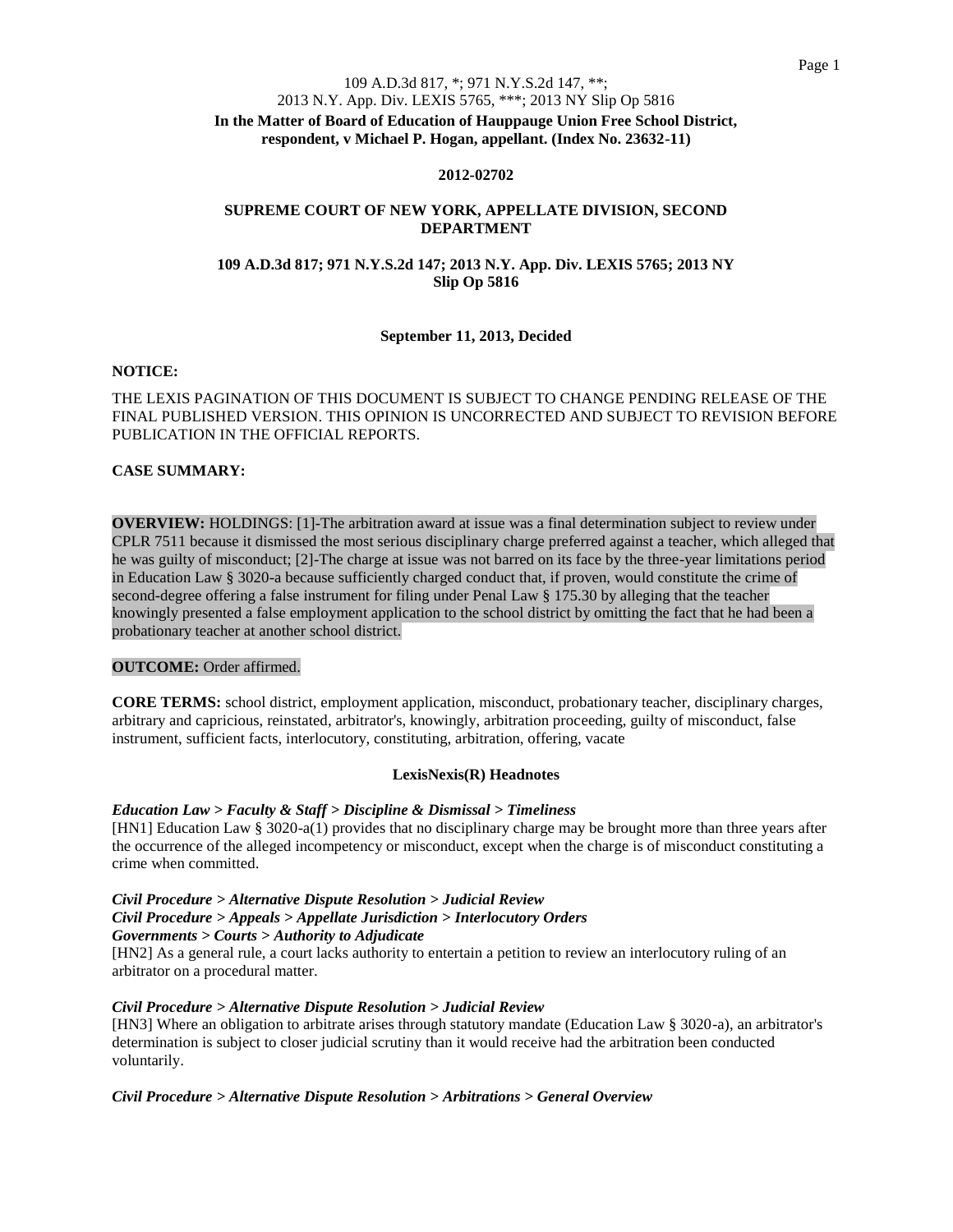## 109 A.D.3d 817, \*; 971 N.Y.S.2d 147, \*\*;

# 2013 N.Y. App. Div. LEXIS 5765, \*\*\*; 2013 NY Slip Op 5816

*Civil Procedure > Appeals > Standards of Review > Substantial Evidence > General Overview* [HN4] The award in a compulsory arbitration proceeding must have evidentiary support and cannot be arbitrary and capricious.

**COUNSEL: [\*\*\*1]** Long, Tuminello, Besso, Seligman, Werner, Sullivan & Aulivola LLP, Bay Shore, N.Y. (Michelle Aulivola of counsel), for appellant.

Harris Beach PLLC, Uniondale, N.Y. (Warren H. Richmond of counsel), for respondent.

**JUDGES:** RANDALL T. ENG, P.J., RUTH C. BALKIN, SHERI S. ROMAN, ROBERT J. MILLER, JJ. ENG, P.J., BALKIN, ROMAN and MILLER, JJ., concur.

#### **OPINION**

## **[\*817] [\*\*148] DECISION & ORDER**

In a proceeding pursuant to CPLR article 75 and Education Law § 3020-a to vacate an arbitration award dated July 11, 2011, which granted Michael P. Hogan's motion to dismiss the first charge in a Statement of Charges preferred against him by the Board of Education of the Hauppauge Union Free School District, Michael P. Hogan appeals from an order of the Supreme Court, Suffolk County (Baisley, Jr., J.), dated January 19, 2012, which granted the petition and reinstated Charge No. 1 in the Statement of Charges.

ORDERED that the order is affirmed, with costs.

In May 2006, Michael P. Hogan submitted an application to the Hauppauge Union Free School District (hereinafter the District) seeking employment as a physical education teacher. In his application, which he certified to be true and complete, Hogan failed to disclose that he had previously **[\*\*\*2]** held a probationary teaching position with another school district. The District claims that Hogan resigned from this previous position after allegations were made that he used corporal punishment and he was told that he would not receive tenure. In December 2010, **[\*818]** the District preferred three disciplinary charges against Hogan pursuant to Education Law § 3020-a. Charge No. 1 alleged that Hogan was guilty of misconduct because he had presented an employment application to the District which was false because he knowingly omitted the fact that he had been a probationary teacher at another school district, and that Hogan presented the employment application with the knowledge or belief that it would be filed with the District. Charge No. 1 further alleged that this conduct was in violation of Penal Law § 175.30, which defines the crime of **[\*\*149]** offering a false instrument for filing in the second degree.

Hogan subsequently moved to dismiss Charge No. 1, contending that it was time-barred by [HN1] Education Law § 3020-a, which provides that no disciplinary charge may be brought more than three years after the occurrence of the alleged incompetency or misconduct, "except when the charge is of misconduct **[\*\*\*3]** constituting a crime when committed" (Education Law § 3020-a[1]). The hearing officer designated as arbitrator granted Hogan's motion, concluding that the District had failed to plead sufficient facts to establish that Hogan committed a violation of Penal Law § 175.30 by knowingly omitting his prior position as a probationary teacher from his employment application, and that the District could therefore not invoke the exception to the three-year limitations period that applies when the charged misconduct constitutes a crime. The District thereafter commenced this proceeding pursuant to CPLR article 75 and Education Law § 3020-a seeking to vacate the award dismissing Charge No. 1 on the ground that it was arbitrary and capricious, and lacked a rational basis. The Supreme Court granted the District's petition and reinstated Charge No. 1.

Initially, we reject Hogan's contention that the petition should have been dismissed because courts do not have the authority to review an interlocutory award dismissing one of the charges in an arbitration proceeding brought pursuant to Education Law 3020-a. [HN2] As a general rule, a court lacks authority to entertain a petition to review an interlocutory **[\*\*\*4]** ruling of an arbitrator on a procedural matter (*see Mobil Oil Indonesia v Asamera Oil [Indonesia*], 43 NY2d 276, 281, 372 N.E.2d 21, 401 N.Y.S.2d 186; *CSP Tech., Inc. v Hekal*, 57 AD3d 372, 869 N.Y.S.2d 449). Here, however, the award sought to be reviewed is not one which involves "only a very limited procedural question" (*Mobil Oil Indonesia v Asamera Oil* [*Indonesia*], 43 NY2d at 281). Rather, the award dismissed the most serious disciplinary charge preferred against Hogan, and the only one of the three charges which alleged that he was guilty of misconduct. The award is final as to that charge, and, **[\*819]** if allowed to stand, would prevent the District from adducing evidence in support of the alleged misconduct at the hearing. Under these